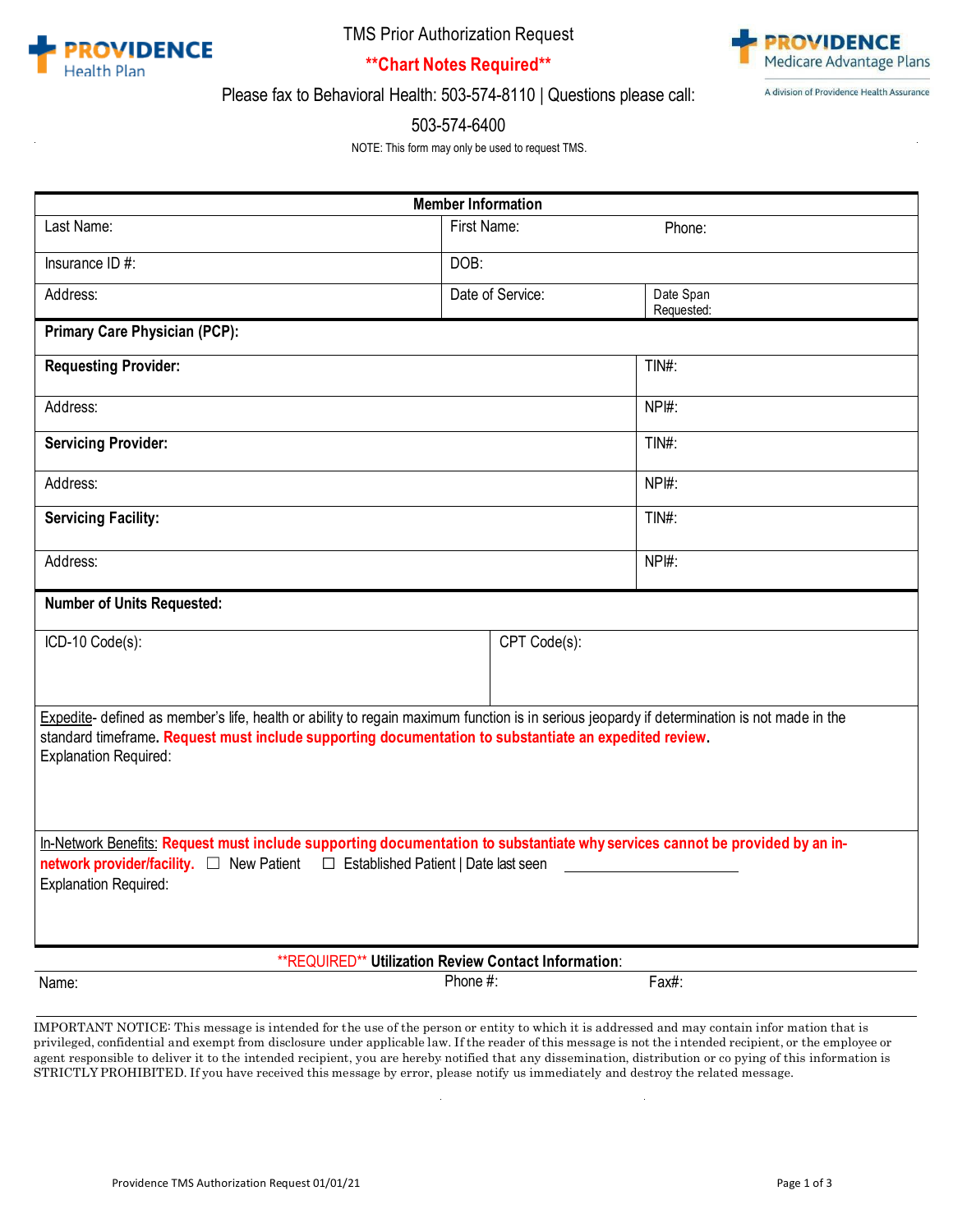# Transcranial Magnetic Stimulation Request Form

|             | 1. Has a confirmed diagnosis of severe major depressive disorder (MDD) single or recurrent episode, documented by an |  |  |  |
|-------------|----------------------------------------------------------------------------------------------------------------------|--|--|--|
|             | evidence-based depression rating scale:                                                                              |  |  |  |
|             | Evidence based depression rating scale:                                                                              |  |  |  |
| □           | GDS                                                                                                                  |  |  |  |
| □           | PHQ-9                                                                                                                |  |  |  |
| □           | <b>BDI</b>                                                                                                           |  |  |  |
| $\Box$      | <b>HDRS</b>                                                                                                          |  |  |  |
| □           | HAM-D                                                                                                                |  |  |  |
| □           | <b>MADRS</b>                                                                                                         |  |  |  |
| □<br>$\Box$ | QIDS; or<br><b>IDS-SR</b>                                                                                            |  |  |  |
| <b>AND</b>  |                                                                                                                      |  |  |  |
|             | 2. One of the following:                                                                                             |  |  |  |
| □           | Depression symptoms have not responded to at least 3 antidepressant medication trials from at least two              |  |  |  |
|             | different agent classes, at either the FDA-approved maximal dose or the maximally clinically-tolerated dose          |  |  |  |
|             | for a duration of at least 6 weeks; or                                                                               |  |  |  |
|             |                                                                                                                      |  |  |  |
| ⊔           | The individual has a documented inability to tolerate the psychopharmacologic regimen described above.               |  |  |  |
| <b>AND</b>  |                                                                                                                      |  |  |  |
|             | 3. All of the following:                                                                                             |  |  |  |
| $\Box$      | Depression symptoms have not responded to a 6-week trial of an evidence-based psychotherapy known to                 |  |  |  |
|             | be effective in the treatment of MDD (unless contraindicated). Documentation must show that the trial did            |  |  |  |
|             | not significantly improve symptoms as measured by standardized rating scales; and                                    |  |  |  |
| $\Box$      | TMS treatment is ordered by a board-certified psychiatrist; and                                                      |  |  |  |
| □           | The TMS treatment plan consists of up to 30 sessions (five days a week for six weeks) followed by six                |  |  |  |
|             | tapering sessions over three weeks (i.e. three treatments in first week, two treatments the next week, and           |  |  |  |
|             | one treatment the final week) for a maximum total of 36 sessions.                                                    |  |  |  |
| $\Box$      | If requesting subsequent TMS treatment, previous TMS treatment(s) reduced clinical symptom severity, as              |  |  |  |
|             | evidenced by a 50% reduction on an evidence-based depression rating scale.                                           |  |  |  |
| <b>AND</b>  |                                                                                                                      |  |  |  |
|             | 4. Member has none of the following FDA contraindications for TMS:                                                   |  |  |  |
| □           | Actively suicidal                                                                                                    |  |  |  |
| $\Box$      | History of substance use, eating disorders, or post-traumatic stress disorder whose symptoms are the                 |  |  |  |
|             | primary contributors to the clinical presentation                                                                    |  |  |  |
| ⊔           | History of or risk factors for seizures during TMS therapy                                                           |  |  |  |
| $\Box$      | Individuals with vagus nerve stimulators or implants controlled by physiologic signals, including pacemakers,        |  |  |  |
|             | and implantable cardioverter defibrillators                                                                          |  |  |  |
| $\Box$      | Individuals who are pregnant or nursing                                                                              |  |  |  |
| □           | Individuals who have conductive, ferromagnetic, or other magnetic-sensitive metals implanted in their head           |  |  |  |
|             | within 30 cm of the treatment coil (e.g. metal plates, aneurysm coils, cochlear implants, ocular implants,           |  |  |  |
|             | deep brain stimulation devices, and stents)                                                                          |  |  |  |
| ⊔           | Individuals who have active or inactive implants (including device leads), including deep brain stimulators,         |  |  |  |
|             | cochlear implants, and vagus nerve stimulators                                                                       |  |  |  |
| ⊔           | Individuals with active psychoses or catatonia where a rapid clinical response is needed                             |  |  |  |